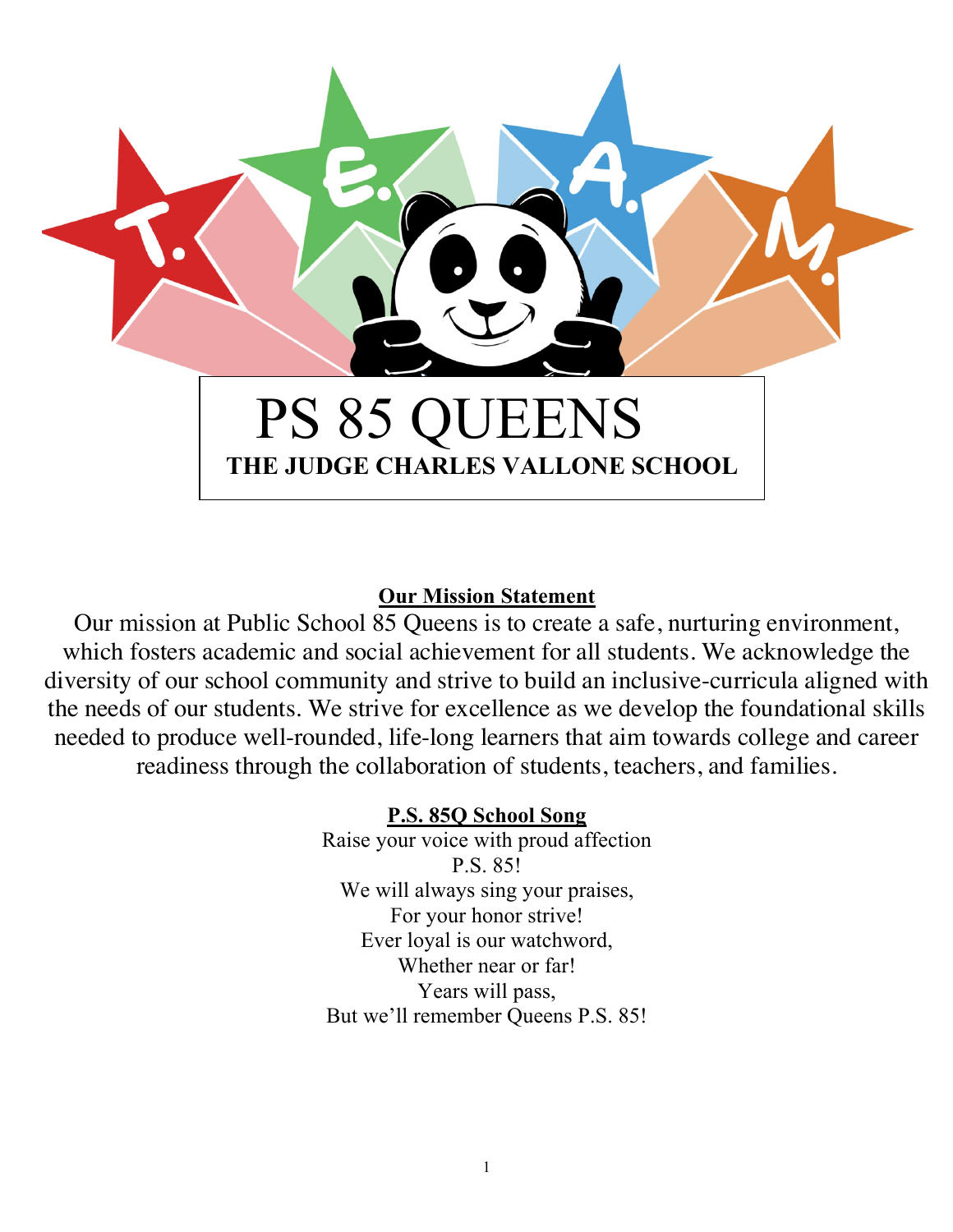Dear Parents:

Welcome to another school year. We hope that it will be productive and successful for you and your child.

This handbook is intended to answer some of the questions you may have concerning policies, procedures and the instructional program provided for your child. We also hope it will be a convenient source of reference for you throughout the year.

Our staff works to provide your child with the best educational environment possible. We welcome your cooperation in this venture and urge you to become actively involved in your child's education.

We look forward to working with you.

Sincerely,

*Ann Gordon Chang*

Principal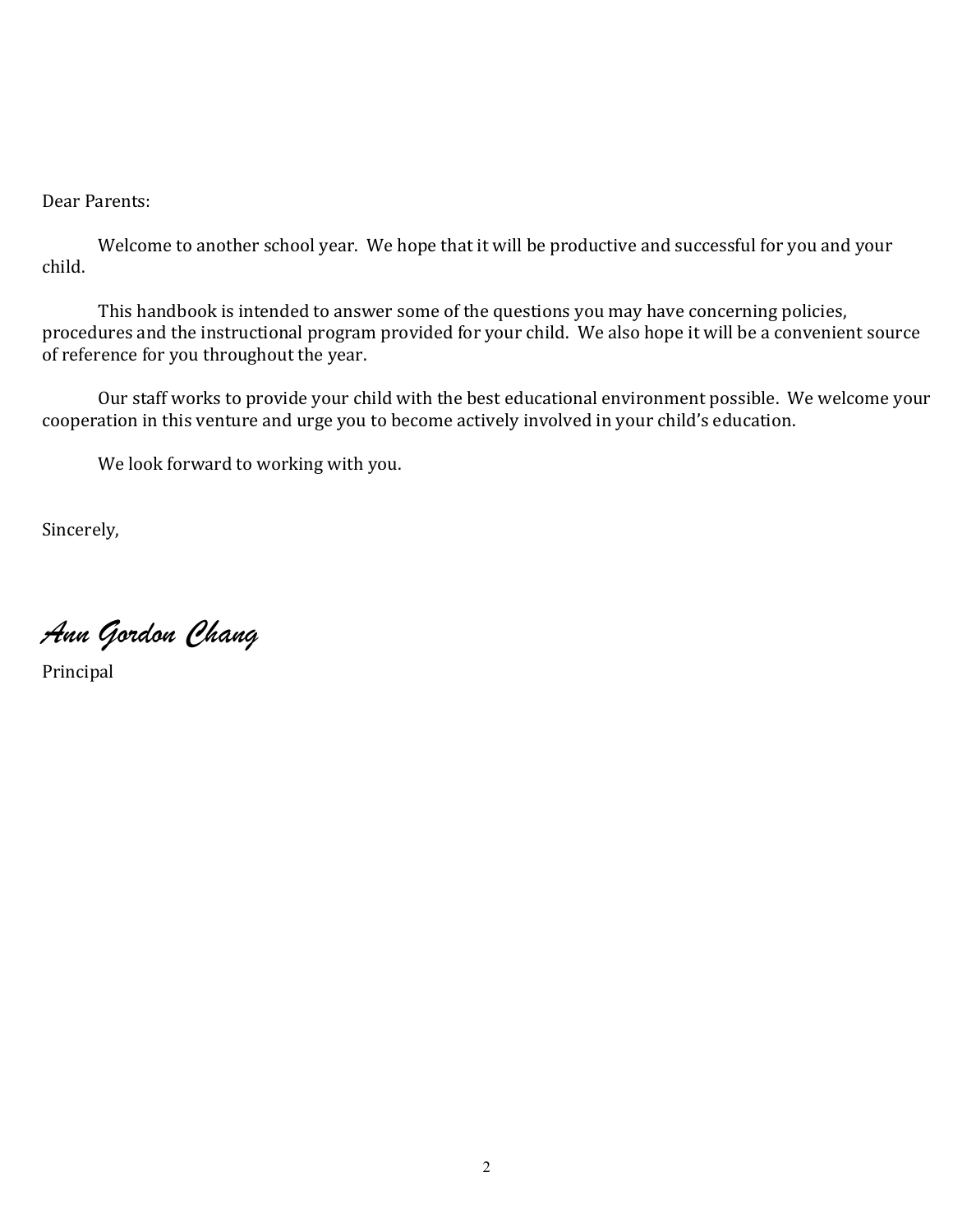#### **PART I: GENERAL INFORMATION**

# *ATTENDANCE*

Children are required to be in school unless they can present legal excuses such as illness, death in the family, special religious observance, special medical appointment, etc.

**It is important that you make school attendance a priority.** Your child, in turn, will see school as important. This will also help to establish the positive traits of responsibility and dependability.

**Children should not miss school for family vacations as these must be marked as an illegal absence.** The following are legal absences:

- o personal illness
- o illness or death in the family
- o impassible roads or weather making travel unsafe
- o religious observance
- o attendance at a medical clinic
- o approved school-sponsored trips
- o quarantine
- o required court appearances

**When your child is absent you are required to call the following number to report the absence (718) 278-3630 and speak to Ms. Ellie. When your child returns to school after an absence, you must provide a written excuse that gives the dates and the nature of the absence. This excuse must be signed by the parent or guardian. In case of prolonged illness or excessive absenteeism, the school may request a medical report from the family's physician.**

If your child becomes ill while in school, he/she will be given attention by the school nurse. She will contact you if your child needs to be sent home.

We suggest that you should not send your child to school if he/she has:

- o Fever at or higher than 100˚ in the past 24 hours. (Your child should be fever free for 24 hours without the use of fever-reducing medication before returning to school.)
- o Vomiting in the past 24 hours
- o Diarrhea in the past 24 hours
- o Chills
- o Sore throat
- o Strep throat (must have been taking an antibiotic for at least 24 hours before returning to school)
- o Bad cold, with a very runny nose or bad cough, especially if it has kept the child awake at night

### *COVID-19 INFORMATION*

#### **Isolation Period**

The isolation period for K-12 students with a positive COVID-19 test result has been shortened to five day from ten days. This means if your child tests positive for COVID-19 and is in kindergarten or higher, your child can return to school on Day 6.

- Children can return from isolation on Day 6 if they have no symptoms or their symptoms are improving, and they have been fever-free for 24 hours without the use of fever-reducing medication.
- Students returning from isolation on Day 6 must wear a well-fitting mask such as a KN95, KF94, or a cloth mask over a disposable surgical mask on Days 6–10. Children in Pre-K and under who test positive for COVID-19 still must isolate for 10 days.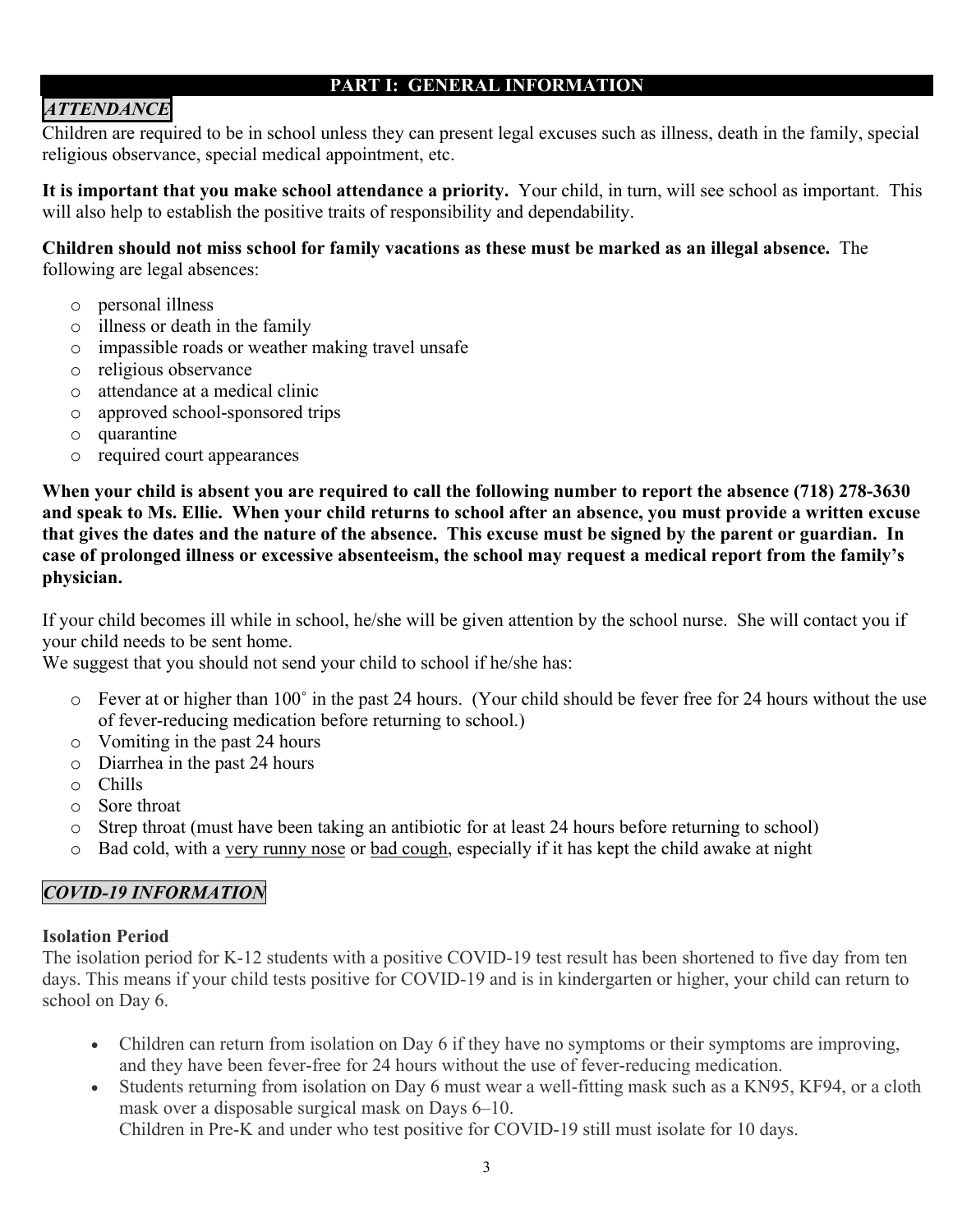Please be aware that any child (in any grade) who has completed their isolation period is NOT required to show proof of a negative test result before being allowed to return to school or work.

#### **Shortened Quarantine for COVID-19 Exposure**

The quarantine period for students exposed to COVID-19 has been shortened. Students in K-12 will continue to use home test kits to stay in school after an in-school exposure.

- If your child is NOT fully vaccinated and was exposed to COVID-19 outside of a school setting, your child must quarantine for at least 5 days; this is reduced from 10 days.
- If your child is fully vaccinated and was exposed outside of school, your child can continue to attend school so long as they do not have any symptoms.
- All students are required to wear masks while on school grounds, and students who were exposed must wear a well-fitting mask such as a KN95, KF94, or a cloth mask over a disposable surgical mask on Days 6–10.

# *BLUE CARD INFORMATION*

Three Blue Cards must be **fully** completed and submitted to your child's classroom teacher. Blue cards must have Parent/Guardian information, a list of three persons who may be called in case of an emergency and a person that the child may be release to if the Parent or Guardian is not able to pick their child up. **Students will only be released to persons listed on the Blue Card. Health Alert information must be fully completed, on the back of the Blue Card please include all allergies.**

### *CHANGE OF ADDRESS/PHONE NUMBER/BABYSITTER*

Many people change phone numbers and residence within the school district during the school year. We ask that if you do move that you immediately inform the school office, please ensure changes are also updated on your child's Blue Card. Your new phone number and address will give us the necessary information in case we need to contact you. Furthermore, if your child has a change of babysitter, please notify us of the new babysitter's name, address and phone number. **These notices are critical in the event of an emergency.**

### *CHANNELS OF COMMUNICATION FOR PROBLEM SOLVING*

When parents are concerned about a student-teacher situation, the teacher should be contacted by sending a note to meet with the teacher to discuss the issue or come to the Main Office and fill out a form to be placed in the teacher's mailbox. Either a telephone or a personal conference should be arranged and the matter discussed. If a satisfactory resolution does not occur, the Guidance Counselor, Parent Coordinator, Assistant Principals should be contacted for further discussion. Please note that Tuesday afternoons from 2:30-3:10pm has been dedicated for Parent Engagement. Please write your teacher to set up a dedicated time to ensure a smooth facilitation.

Concerns about cafeteria or other situations on the school grounds where one specific teacher is not in charge should be directed to the general office. If a problem occurs on the bus, please contact the Office of Pupil Transportation at (718) 392-8855. In all cases, every reasonable effort will be made to deal with your concerns.

## *CHARACTER EDUCATION*

PS85Q is committed to helping develop good character with our students. You, the parents, remain the most important teachers of character. However, we feel that working hand-in-hand with you is the key to success.

We have a consistent K-5 set of rules governing behavior and believe it is everyone's responsibility to see that they are followed. There are many ways that we promote positive behavior. The following are some examples: letters sent to you by teachers informing you of the K-5 general rules and classroom rules; recess monitor and cafeteria monitor training; teaching proper cafeteria and recess behavior to your child; the Responsive Classroom approach; focusing on a district character trait every other month; teachers integrating literature containing character lessons; service learning projects; and **Citizen of the Month** recognition*.*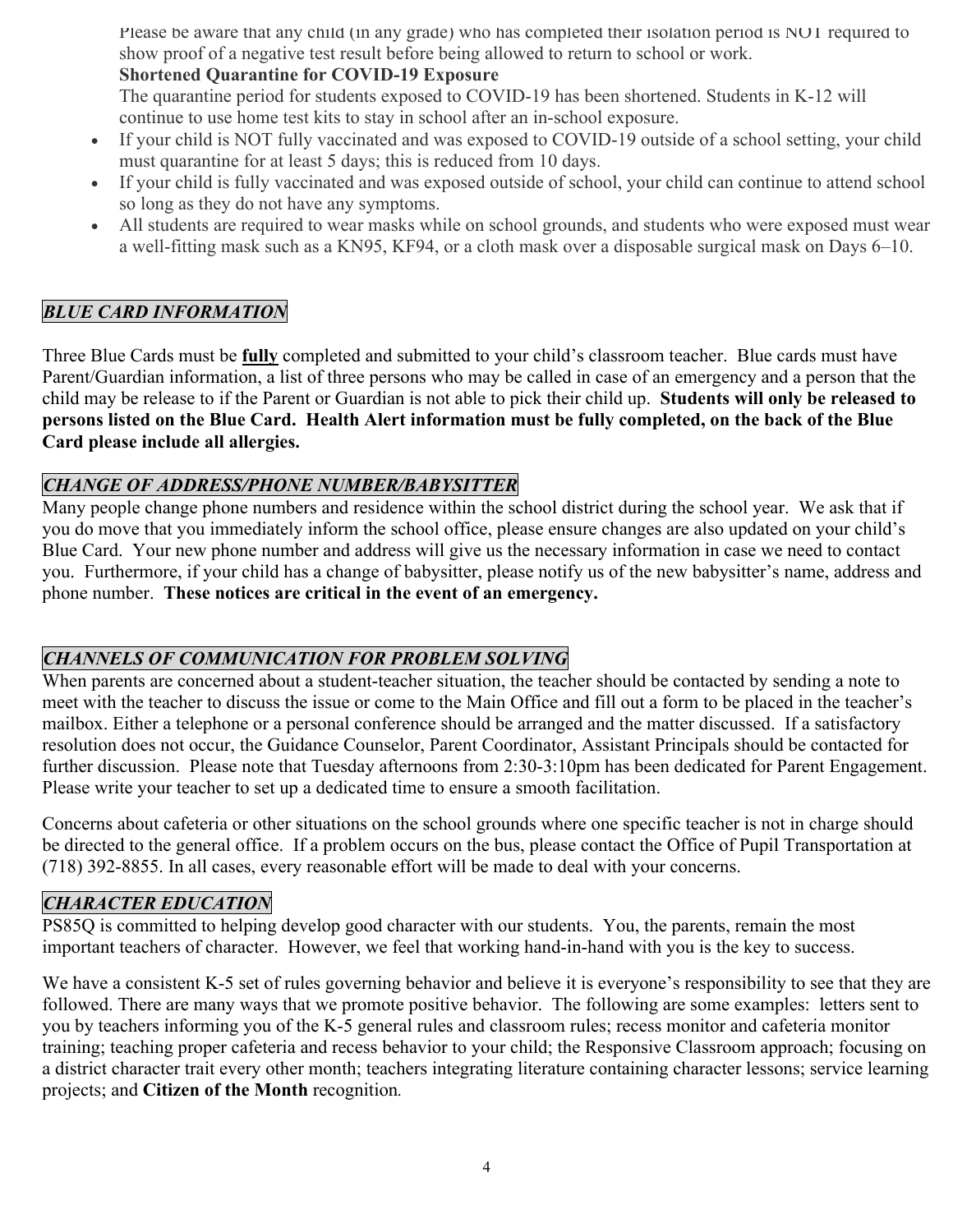Our present programs and procedures are helping to develop good character and promote positive behavior. In combination with initiatives that will be implemented in the near future, character education will become even more effective.

### *CLASSROOM PLACEMENT*

Please be advised that we cannot accept specific requests for specific teachers. The placement procedure is an effort to maximize the following considerations:

- the classroom which will provide the best working environment for each child
- a combination of children who will work well together
- a cross section of abilities
- a balance of genders

Successful learning and steady progress are our goals for each child.

To place children in each class, the following information is gathered on each child: his/her personality traits, teacher recommendations, records of progress and special talents or strengths. Special needs such as health problems, learning problems and/or emotional problems are taken into consideration where necessary. Input from parents is also included. Each child is placed in a classroom which is made up of different abilities and different levels of achievement.

# *CLOSING OF SCHOOL*

If school must be closed due to inclement weather or impassable roads, an announcement will be made over our School Messenger notification system and the school website. It is advised that you should also listen to local radio stations and view television stations. The decision is made before 6:00 AM and should be announced by that time. Please **do not** call the school to inquire. Our lines must be kept open to deal with emergencies. **You can call 311 and sign up to receive all school closing and emergency notifications. You can check the NYC DOE website as well. Make sure that your child knows exactly what to do in the event that school is dismissed early due to bad weather, i.e. go home, go to a neighbor's, etc.**

When school is closed, all related activities, including athletic events and student activities will be suspended for that day and evening unless specific permission is granted by the Superintendent of Schools.

# *DRESS*

We encourage all children to be neat, clean and well-groomed. We expect the school uniform will be worn every day in alignment with the Chancellor's Regulations A665. Uniforms are requested so that the way a child is dress does not in any way interfere with the learning process. The school uniform is a blue shirt, navy blue dress pants or skirt.

We ask that, in cold weather, your child comes dressed warmly enough so he/she can go outdoors for play periods. This usually means boots, hats, mittens or gloves and snow pants.

For physical education the only requirements are comfortable clothing and sneakers.

Children are not to wear hats in the building once the school day has begun.

We strongly recommend that students wear sneakers to school each day. "Wheelies" (sneakers with built-in roller skate wheels) are **not** to be worn to school. These are a hazard, especially on the playground. This especially applies to field trips.

For kindergarten and Pre-K students, please provide an extra set of clothing in a bag labeled with your child's name. The bag will be kept in the classroom and used if the student's clothing becomes soiled.

# *EMERGENCIES*

If an emergency situation occurs regarding your child, the school will contact you. This is why emergency phone numbers, addresses and employer phone numbers and addresses are requested of you. Without this vital information, we would not be able to contact you. *Please keep us informed of any changes in your emergency phone numbers and addresses.*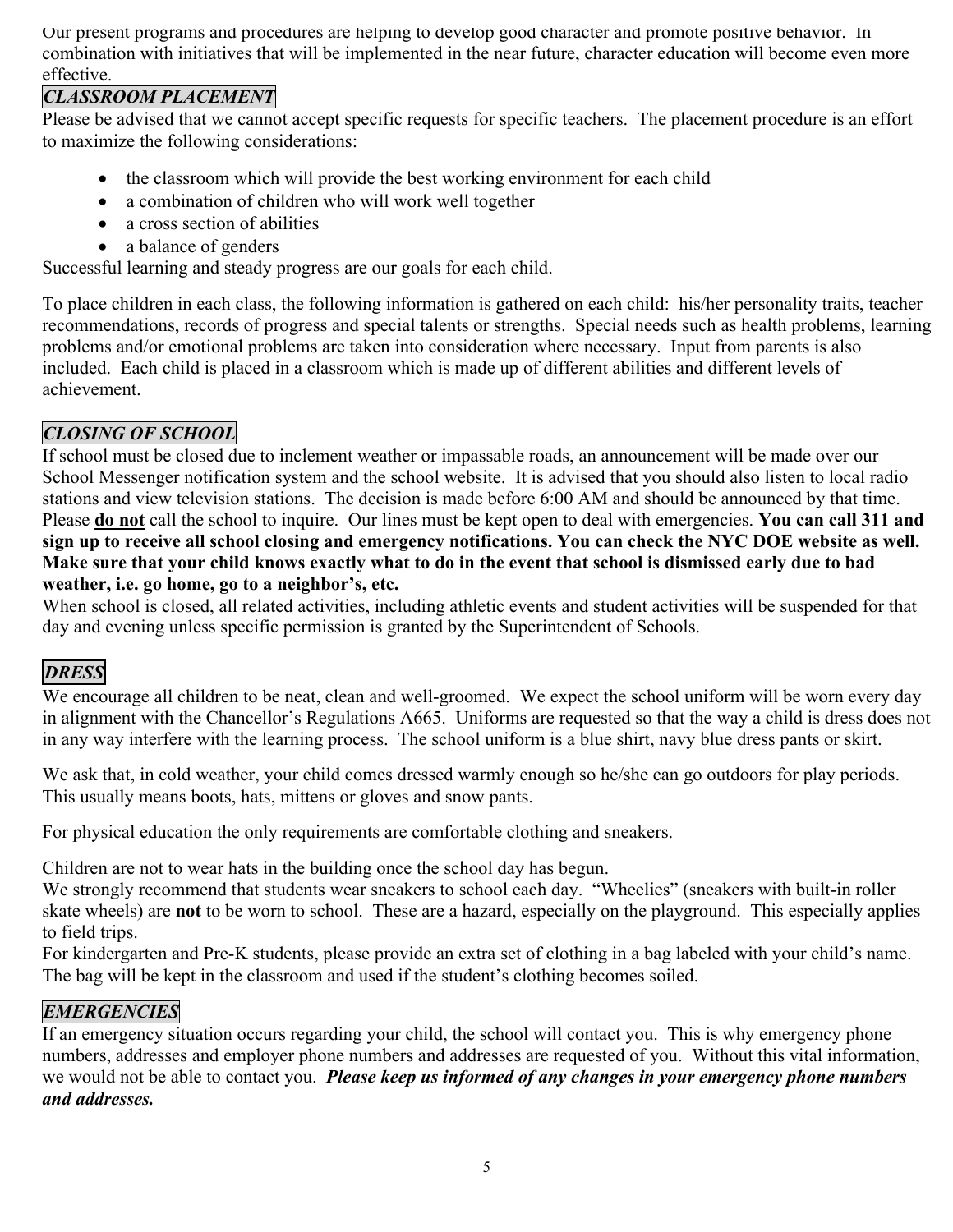### *LOST AND FOUND*

*Lost and Found areas* are located in the lunchroom. Lost items are displayed so children may identify their possessions. In order to reduce the number of lost or unclaimed items, please **label** your child's garments with indelible ink or name tapes. Items that are not claimed are periodically sent to Goodwill or similar organization.

#### *BREAKFAST AND LUNCH PROGRAM*

A federally subsidized free breakfast and lunch program is available to all families. Information regarding this is available on *www.schools.nyc.gov.* All students are entitled to free breakfast and lunch for the 2021 - 2022 school year.

### *DISMISSAL*

When you are planning to pick up your child prior to the regular dismissal time, please send written permission with your child to be given to his/her classroom teacher. This note will be sent to the office. All Pre-K-5 students must be signed out from the Main office prior to leaving the school early.

**Your children will be called and will come to meet you**. Teachers are not allowed to let you or legal guardians take children from the classroom.

**If you wish to have someone other than yourself pick up your child (such as a sitter, grandmother, etc.), we need to have a note with that information signed by you or the legal guardian.** This person also needs valid identification. It is important to keep the office informed if this information changes during the year. **We cannot accept telephone authorization, faxes or email notes to have someone but yourself pick up your child(ren). This must be in writing.**

Your child may not leave the school during the day without specific consent from you. Permission to leave early must be in writing.

Bus students will be placed on the bus daily, except upon occasions where a written note is sent to the main office indicating that the parent or guardian will pick up the child.

Promptness is important to the smooth operation of our program and also to the development of each child's personal habits.

### *SCHOOL MATERIALS & SUPPLIES*

All books are furnished to students. Students are expected to take care of all materials issued to them. Supply lists are posted on the school's website at www.ps85q.org.

# *SCHOOL MESSENGER*

PS 85Q uses School Messenger to communicate with parents. Please contact Michela Migliaccio, Parent Coordinator at mmigliaccio@ps85q.org.

## *STUDENT RIGHTS AND RESPONSIBILITIES*

#### **A. Student Rights**

Our school is committed to safeguarding the rights accorded to all students under local, state, and federal law. In addition, to promote a safe, healthy, orderly, and civil school environment, all students have the right to:

- 1. Take part in all School activities on an equal basis regardless of age, race, religion, color, national origin, sex, sexual orientation, disability or socio-economic status.
- 2. School that is free of tobacco, alcohol, and drugs.
- 3. An explicit and consistently-administered discipline code.
- 4. Courtesy and respect from one another and from school personnel.
- 5. Present their version of the relevant events, at an appropriate time, to school personnel before imposition of penalty and be afforded due process before removal from an instructional program.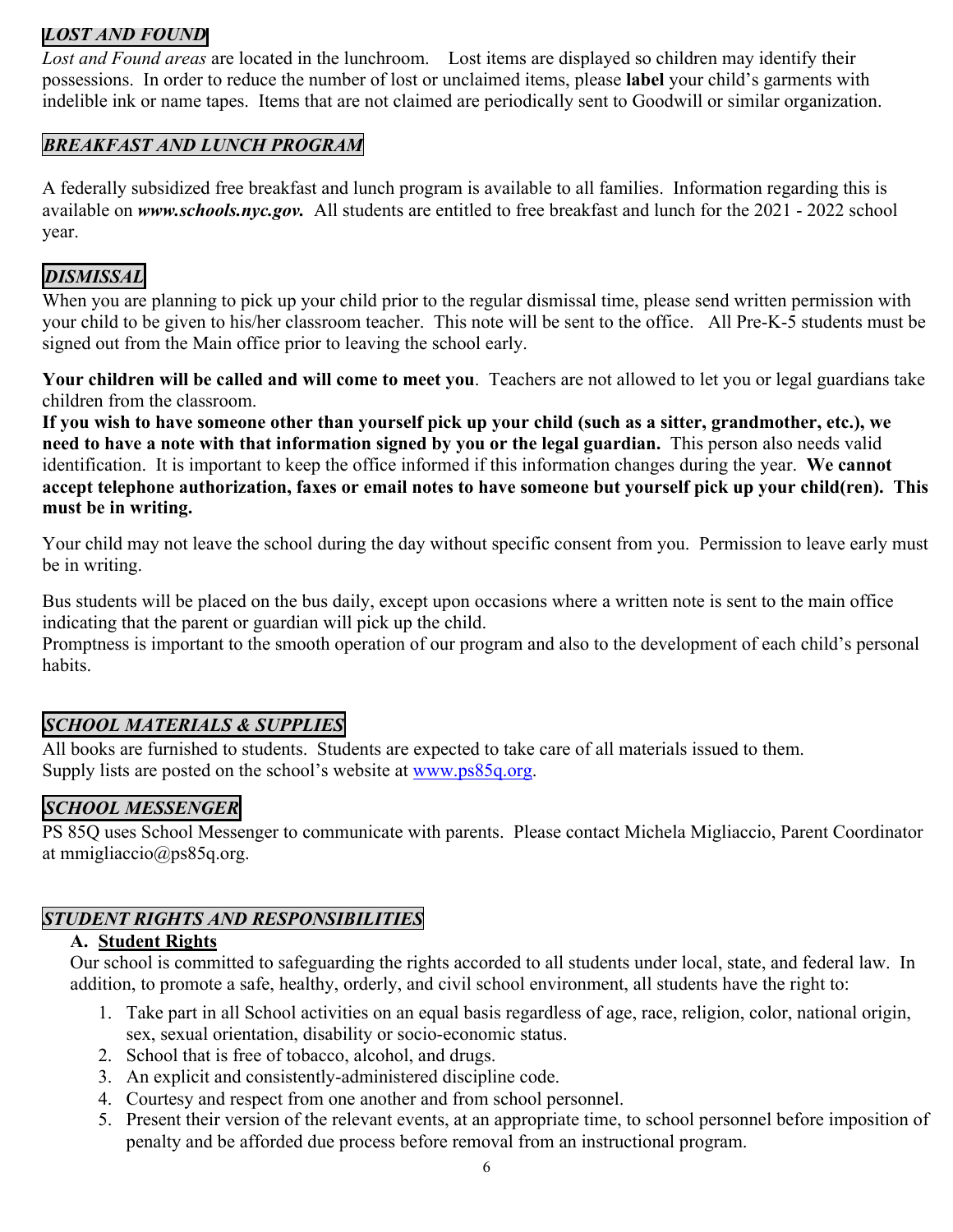6. Access school rules and, when necessary, receive an explanation of those rules from school personnel.

## **B. Student Responsibilities**

All students have the responsibility to:

- 1. Contribute to maintaining a school environment conducive to learning and to show respect to other persons and to property.
- 2. Comply with all school and NYC Department of Education policies, rules, and regulations regarding student conduct.
- 3. Attend school every day unless they are legally excused and be in class, on time, and prepared to learn.
- 4. Work to the best of their individual ability in all academic and extra-curricular pursuits and strive toward their highest level of achievement possible.
- 5. React positively and responsibly to directions given by teachers, administrators, and other school personnel.
- 6. Display their emotions in an appropriate manner.
- 7. Ask questions when they do not understand.
- 8. Seek help in solving problems that might lead to discipline.
- 9. Dress appropriately for school and school functions.
- 10. Accept responsibility for their actions.
- 11. Conduct themselves as representatives of the district when participating in or attending school-sponsored extra-curricular events and to hold themselves to high standards of conduct, demeanor, and sportsmanship.

#### *Parent Statement*

Parents are vitally important to the success of their child's education. As such, they must also assume the responsibility to see that their child attends school regularly and is well-rested, well-nourished, and appropriately dressed. Parents are expected to support high academic expectations by overseeing the regular completion of homework. Parents should help their children understand and obey school rules, regulations, policies, and procedures. Maintaining open lines of communication with school personnel is essential.

## *RULES AND REGULATIONS FOR THE CHILDREN*

We are proud of the behavior of our students in kindergarten through grade five and we are continually looking for improvement. It is our intent that seeing and hearing the same language will help our students to focus on good behavior. Classroom teachers work with their students to develop classroom rules. Please reinforce these rules with your child at home. Please review the Chancellor's Citywide Behavioral Expectations at https://www.schools.nyc.gov/school-life/know-your-rights/discipline-code.

#### **Electronic devices are allowed in school (phones, games, etc.) Please refer to our electronic device policy posted on our school website.**

# *STUDENT COUNCIL*

There is a Student Council which is composed of elected representatives from grade five. The group meets periodically with the guidance counselor to discuss school affairs, to organize various programs and to suggest possible changes.

### *VISITORS*

Close communication and supportive relationships between parents/guardians and school personnel is essential to increasing student achievement and enhancing school climate. We welcome visitations to our schools by parents/guardians.

It is requested that your visitation occur in a way that avoids or minimizes disruption to the normal learning process and the usual classroom routine. The date and time of your visit should be mutually agreed upon ahead of time directly between you and the teacher.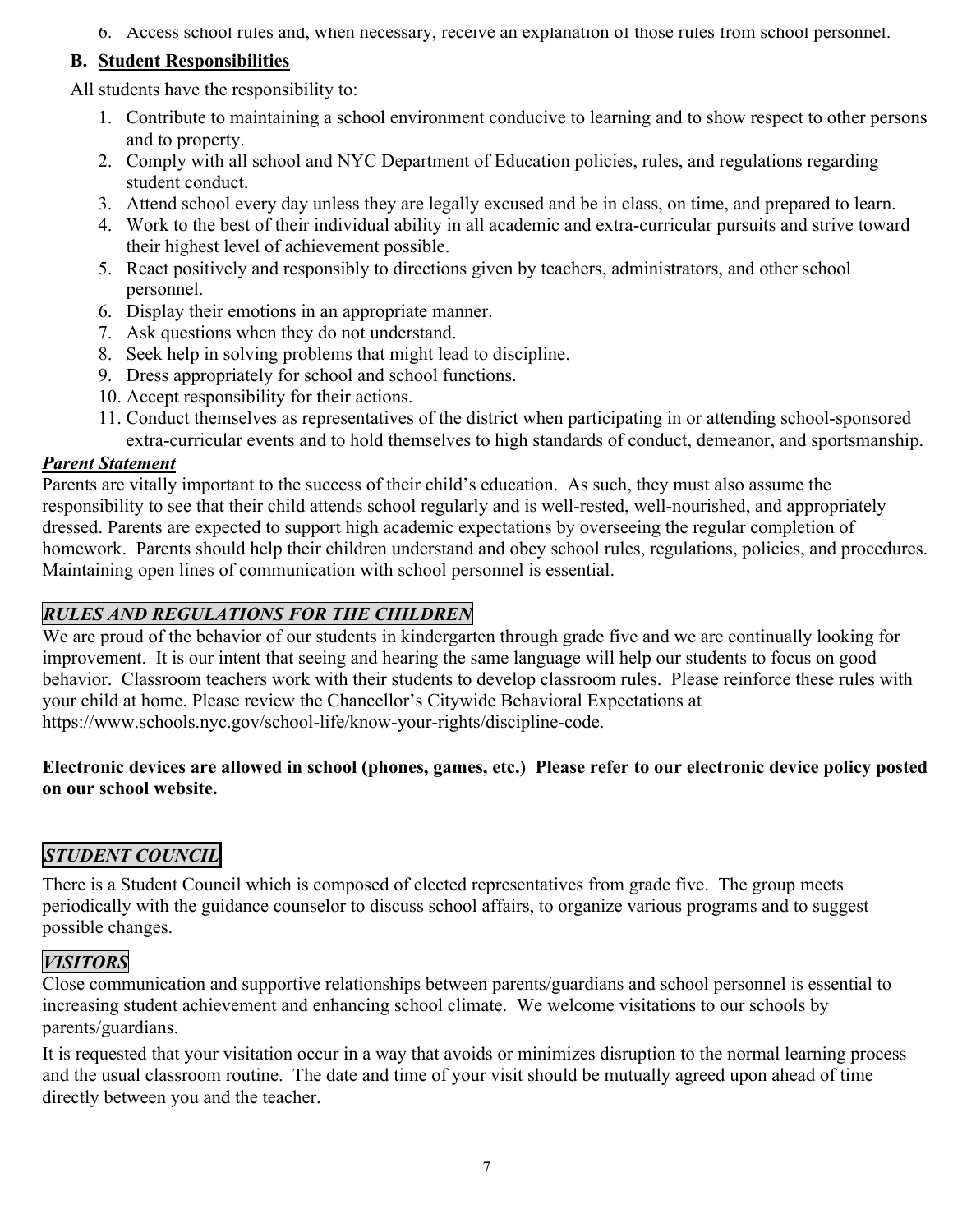**Upon entering the building, you must sign in with the Safety Agent, you will be given a visitor's badge, proceed to the main office where you will be escorted to your destination.** Please wear your visitor's badge visibly and have your floor pass throughout your visit. Upon leaving the building, please return the floor pass to the main office.

## **PART II: HEALTH SERVICES**

# *IMMUNIZATIONS*

New York State Public Health Law requires immunizations for all children entering school. The required immunizations are: DTaP- 3 doses, Polio-3 doses, MMR-2 doses, Hepatitis B-3 doses and Varicella-1. If your child has had the chicken pox virus, written verification from your child's physician is required. A complete copy of your child's immunization record from his/her physician must be submitted in order for your child to attend school. Children without the required immunizations will not be permitted to attend school. A Tdap is required for entry into 6th grade as well as proof of Varicella if born before 1994.

If you have any questions, please call the Primary School Nurses at (718) 545-6681.

# *MEDICATION IN SCHOOL*

Any student who is required to take prescribed medication during school hours *must* comply with the following New York State/school regulations:

Written orders from a physician must detail the name of the medication, dosage, time interval that the medication is to be taken and diagnosis or reason for the medication to be given.

Written permission must be provided by parent or guardian requesting that the school comply with the physician's orders allowing the School Nurse to administer.

#### **Medication can only be brought to school by an adult in an original container appropriately labeled by the pharmacy or physician. Please do not send medication to school with your child.**

Please note this includes **ALL** medication, both prescription and nonprescription. It is important that you follow these procedures so that your child receives **only** the medication prescribed and in the correct dosage.

# *HEALTH SCREENINGS*

The district's School Health Services program supports your student's academic success by promoting health in the school setting. One way that we provide care for your student is by performing the health screenings as mandated by the State of New York. During this school year, the following screenings will be required or completed at school:

#### **Vision:**

- $\circ$  Distance acuity for all newly entering students and students in PreK, Kindergarten, Grades 1, 2, 3, & 5.
- o Near vision acuity, hyperopia and color perception screening for all newly entering students.

#### **Appraisals:**

o New York State Education Law Section 903 and the Regulation of the Commissioner of Education require physical examinations on all children newly entering school and students entering Pre K, Kindergarten and grades 2, 4, 7 and 10. Your child's health care provider will perform the required physical. The exam needs to be completed within 12 months prior to the start of the school year. A copy of the exam with the health care provider's signature is to be submitted to the school health office. Health appraisals will be completed by the school physician if necessary.

Nurses will assess and perform basic first aide and will notify parents if further medical evaluation or intervention is warranted.

NYC Health Screening before entering the building:

https://healthscreening.schools.nyc/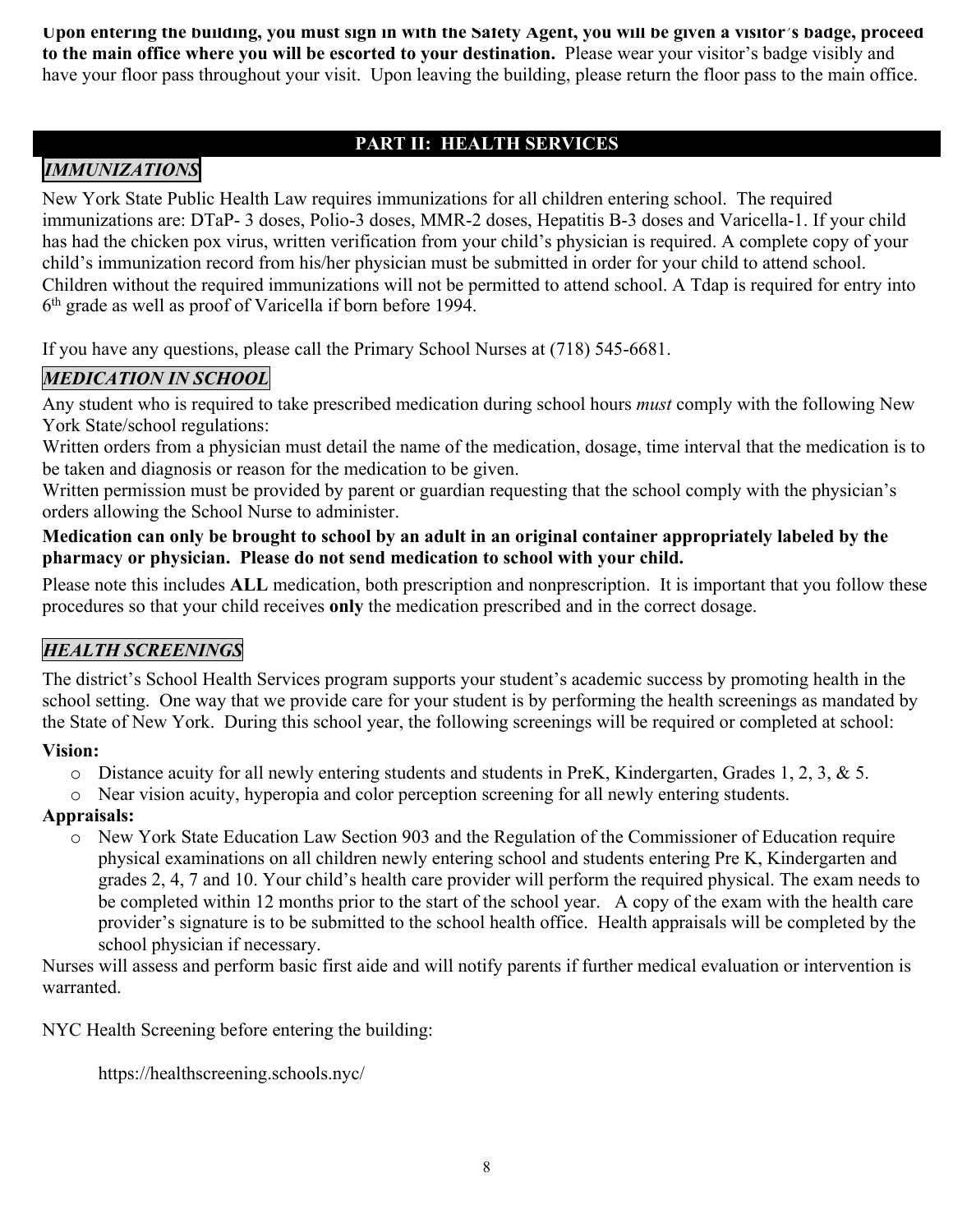## *TOILETING*

For those children entering PreK and K, it is the expectation of the school that children who enter the school are toilet trained **PRIOR** to entry. Pull-ups are discouraged unless the child has a medical reason for using them. If the parents believe that the student is unable to self-toilet, the school will request that the parents provide written medical documentation from their health care provider explaining the student's toileting difficulties.

## *SMOKE FREE CAMPUS*

PS 85Q operates totally smoke free. There is no smoking in the building or on any district owned property by faculty, staff, students and visitors at any time. This policy reflects the district's concern for the health and safety of all our students and employees.

# **PART III: EDUCATIONAL PROGRAMS**

#### *GENERAL EDUCATION PROGRAM*

The Next Generation Learning Standards are emphasized. Core areas include reading, writing, math, social studies and science. In addition, we provide instruction for art, music, physical education, library, health and technology.

Each day your child is offered instruction in one special class: physical education, music, art, computer or library. Additional instructional support is provided when appropriate.

The school day includes a variety of learning experiences and activities for your child. The teachers differentiate their instructional programs based on individual and/or group needs.

### *INSTRUCTIONAL SUPPORT PROGRAMS*

#### **RtI Response to Intervention**

Part of the PS85Q vision is to create academic success for every child we serve. To do this, we conduct benchmark assessments in reading and math. State assessment results are used in grades 3-5. From these assessments, we determine which students qualify for more intensive support in reading, math, or both. Following the guidelines set forth by New York State and Response to Intervention (RtI), student assessment scores fall into three tiers of instructional intensity. Intensity can be described as conditions of time, group size, instructional targets, instructional methods and/or strategies, support by instructional personnel, and/or a specific intervention program.

- **Tier I Instruction**: All students participate in Tier I core classroom reading and math programs. Core programs include 90 minutes of reading instruction and 60 minutes of mathematics instruction. Within these instructional blocks, teachers have been trained to differentiate to help meet the needs of each student in their classroom.
- **Tier II Instruction**: This applies to those students who are not fully responding to Tier I instruction. These students will receive more in-class support to target their specific needs through methods that could include computer-assisted instruction and targeted instruction provided in small groups by the another professional.
- **Tier III Instruction**: This level provides intensive interventions to support students that are *non-responders* to Tier I and II instruction. A variety of push-in or pull-out support options are available to students in grades kindergarten through five based on identified individual student needs. This Response to Intervention (RtI) would be in addition to the classroom reading or math block. Student participation may be on a short term or long-term basis determined by performance in relationship to state and school benchmarks. Parents are notified via mail if their child requires supplemental push-in or pull-out services.

All students who fail to meet the designated state assessment criteria are required to receive services, including those with disabilities and/or limited English proficiency. Additionally, ELL students who do not achieve the annual designated CR Part 154 performance standards as stipulated are eligible as well.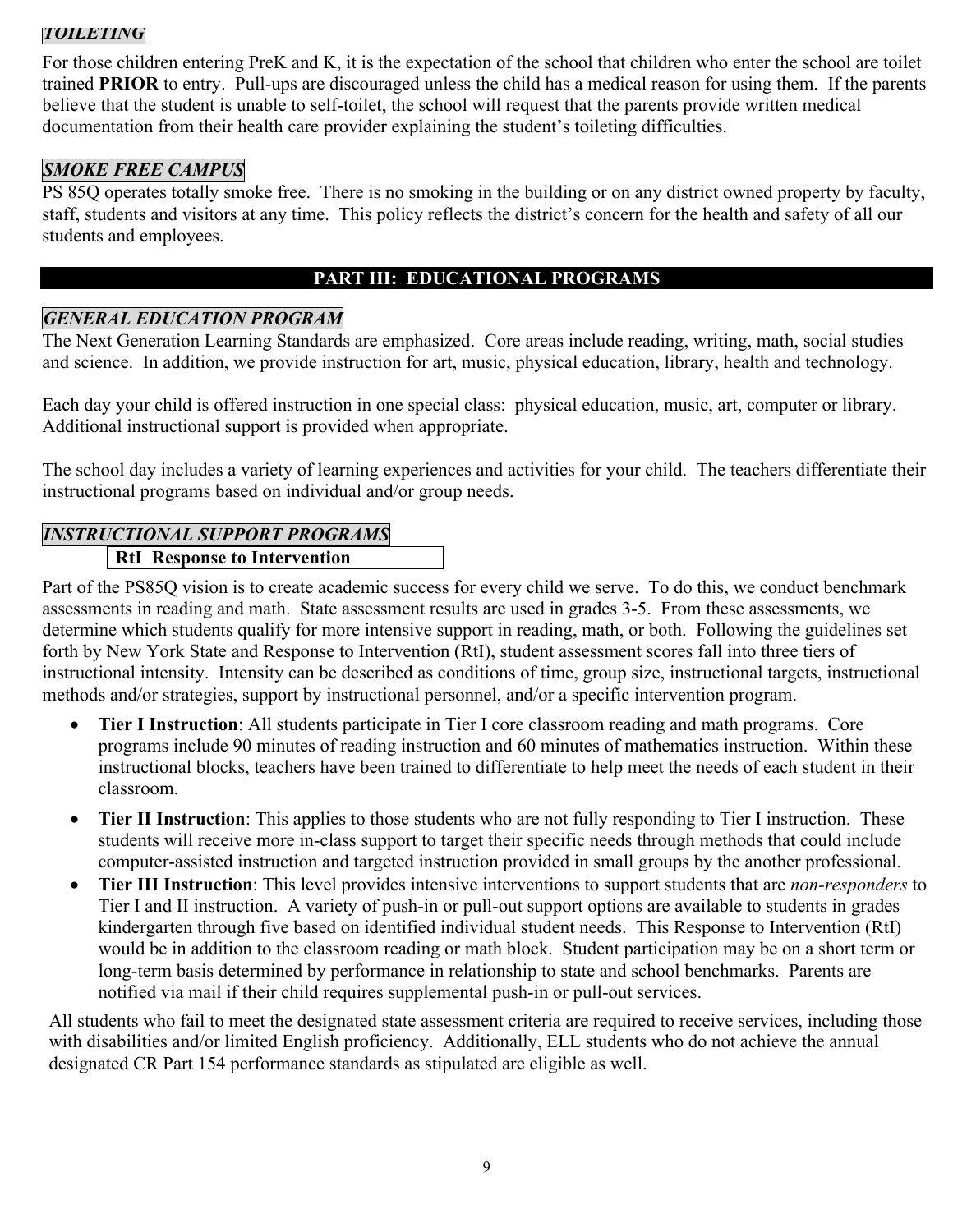#### **Special Education Services**

PS85Q provides a continuum of services for students with disabilities where the systems of special and general education are merged into one collaborative, well-supported system that is able to educate children with a range of needs. Students are provided special education services specified on their Individualized Education Plan (IEP). Our special education services provide for the individual needs of the student including academic, social, physical and management needs. These services are provided with the continuing commitment of serving the student in the least restrictive environment.

The placement of an individual student with a disability in the least restrictive environment shall:

- Provide the special education needed by the student
- Provide for the education of the student in a setting with other students not having disabilities
- Provide services in the student's home school when possible

Some of the programs and services available include:

- Related Services such as speech and language services, physical therapy, occupational therapy, counseling services and other appropriate services
- Consultant Teacher Services
- Resource Room
- Special Classes
- Adaptive Physical Education

# *SPECIAL SERVICES*

Supportive services include the following:

**School Nurse** - The school nurse coordinates the healthcare of students and is a link between home, school and the student's physician. They promote increased classroom attendance and academic achievement by providing specialized nursing care.

**School Psychologist** - The primary responsibilities of the school psychologist are the evaluation of children who are experiencing difficulty learning and to make recommendations for modification of the child's program.

**School Guidance Counselor** - The emphasis is on in-class programs and small counseling groups to address social/emotional issues. The guidance counselor serves as resources for the staff and parents. They also provide information on outside resources. Goals focus on prevention and healthy mental development.

**School Social Worker –** The school social workers assist children, families, school staff and administrators by serving as an outreach liaison to families and community agencies. He also obtains social histories for the Committee on Special Education (CSE), to discuss concerns and to help with referrals to community support organizations. Referrals are made for such things as medical, social, mental health.

**Occupational & Physical Therapists** - Occupational and physical therapy are provided for children who have been diagnosed as having small and/or large motor difficulties.

**Speech/Language Therapists** - Speech/language therapists are available to work with children in need of speech and/or language services.

# *REPORTING TO PARENTS*

Parent/Teacher Conferences are scheduled for **November 7, 2021**, **March 3, 2022.** During Parent/Teacher Conferences you will receive a full report of your child's progress. Report cards will be issued in November, March and the end of June. Number grades indicate your child's academic achievement.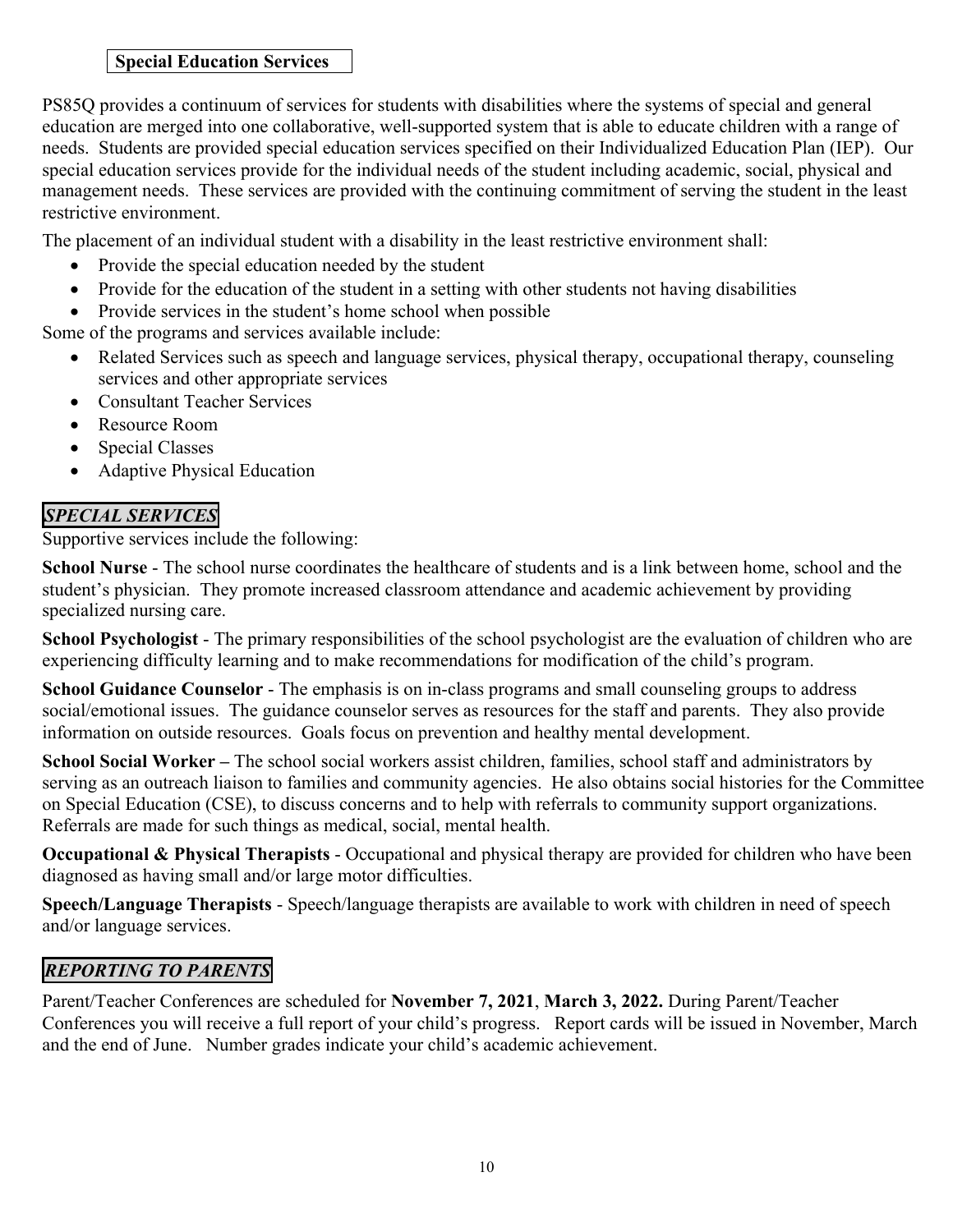## *HOMEWORK*

The staff of PS85Q believes that there is a relationship between meaningful homework and student success and achievement. Homework should:

- have clear and concise directions
- be relevant to classroom learning
- be assessed to inform teaching
- receive timely and specific feedback, and
- not undermine success

### **Guiding Principles K-5**

- 1) Teachers will have clear and reasonable homework policies that include expectations and consequences. These should be explained and modeled to children and parents in the beginning of the school year.
- 2) Teachers should have respectful procedures and routines in place to meet the needs of children who are struggling to complete their homework.
- 3) There is homework that requires students to memorize or work at the knowledge level but teachers will strive to find a balance of homework assignments that encompass many of the levels of Bloom's Taxonomy.
- 4) Teachers recognize the many needs and pressures families face and acknowledge homework can at times have an adverse impact on other responsibilities. Both parties need to take an active role in communicating their homework concerns.
- 5) Homework should involve the practice and application of skills learned in class and may at times be challenging to children and parents
- 6) Feedback MUST be given in a timeframe appropriate to the length and sophistication of the assignment. There may be a variety of form of feedback including but not limited to:
	- conferencing,
	- teacher corrected,
	- rubrics,
	- shared class examples and
	- identification of common mistakes with students
- 8) Homework will be assessed to identify individual and group weaknesses and strengths.
- 9) When assigning homework, the teacher should consider:
	- The availability of materials at home differs from child to child.
	- The availability of parental support differs from child to child.
	- Independent skill levels differ greatly from child to child.

# *MAKE-UP WORK*

If your child has a legal reason to be absent from school, we will help him/her make up important work which has been missed.

# *TESTING PROGRAM*

The testing program in the elementary school consists of curriculum-based assessments used to inform instruction. Common curriculum based assessments are done throughout the year by all teachers. The data gives us ongoing information as to the instructional needs of the child. The elementary school testing program consists of curriculum based assessments and state testing. You will be notified in advance of the actual testing. The following is a list of the schedules of our yearly testing given by the State.

#### **Schedule:**

| Grades 3-5 New York State ELA                              | Mar $29 -$ Mar 31   | Grade 4 Science Performance Test                            | May $24 -$ June 3 |
|------------------------------------------------------------|---------------------|-------------------------------------------------------------|-------------------|
| Grades 3-5 New York State Mathematics. April 26 – April 28 |                     | Grade 4 Science Written                                     | June 6            |
| Grades K-5 NYSESLAT Speaking                               | April $11 -$ May 20 | NYS Alternate Assessment ELA and Math, and Science Mar 14 – |                   |
|                                                            |                     | June $10$                                                   |                   |
| Grades K-5 NYSESLAT Listening, Reading and Writing         |                     |                                                             |                   |
| - May 9 – May 20                                           |                     |                                                             |                   |